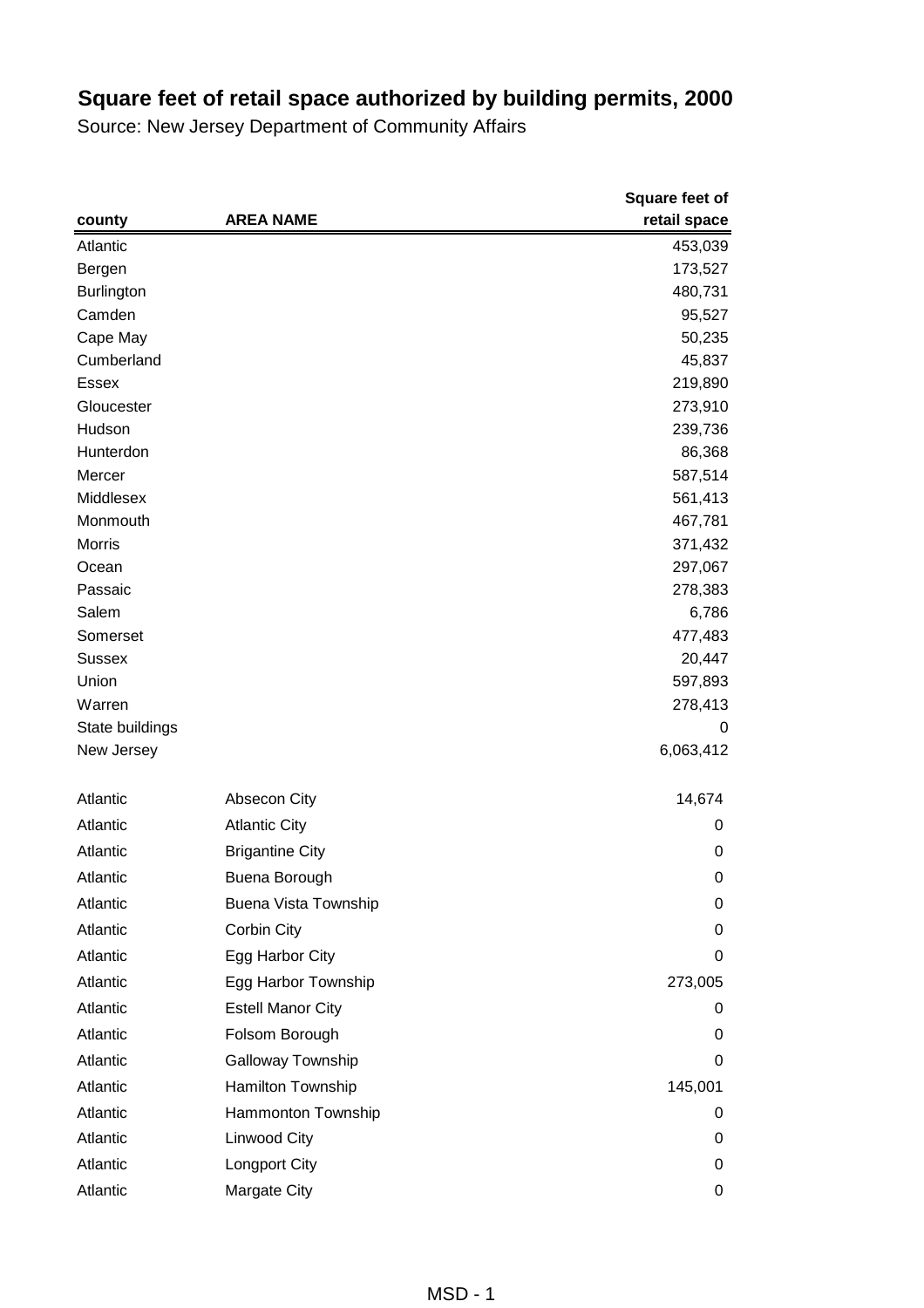|          |                                 | <b>Square feet of</b> |
|----------|---------------------------------|-----------------------|
| county   | <b>AREA NAME</b>                | retail space          |
| Atlantic | <b>Mullica City</b>             | 0                     |
| Atlantic | Northfield City                 | 13,248                |
| Atlantic | Pleasantville City              | 0                     |
| Atlantic | Port Republic City              | 0                     |
| Atlantic | Somers Point City               | 7,111                 |
| Atlantic | <b>Ventnor City</b>             | 0                     |
| Atlantic | <b>Weymouth Township</b>        | 0                     |
| Bergen   | Allendale Borough               | 0                     |
| Bergen   | Alpine Borough                  | 0                     |
| Bergen   | Bergenfield Borough             | 0                     |
| Bergen   | Bogota Borough                  | 0                     |
| Bergen   | Carlstadt Borough               | 0                     |
| Bergen   | Cliffside Park Borough          | 0                     |
| Bergen   | Closter Borough                 | 0                     |
| Bergen   | Cresskill Borough               | 0                     |
| Bergen   | Demarest Borough                | 0                     |
| Bergen   | Dumont Borough                  | 0                     |
| Bergen   | Elmwood Park Borough            | 180                   |
| Bergen   | East Rutherford Borough         | 0                     |
| Bergen   | Edgewater Borough               | 0                     |
| Bergen   | <b>Emerson Borough</b>          | 1,100                 |
| Bergen   | <b>Englewood City</b>           | 0                     |
| Bergen   | <b>Englewood Cliffs Borough</b> | 0                     |
| Bergen   | Fair Lawn Borough               | 0                     |
| Bergen   | Fairview Borough                | 0                     |
| Bergen   | Fort Lee Borough                | 0                     |
| Bergen   | Franklin Lakes Borough          | 0                     |
| Bergen   | <b>Garfield City</b>            | 5,824                 |
| Bergen   | Glen Rock Borough               | 1,000                 |
| Bergen   | <b>Hackensack City</b>          | 26,663                |
| Bergen   | Harrington Park Borough         | 0                     |
| Bergen   | Hasbrouck Heights Borough       | 0                     |
| Bergen   | Haworth Borough                 | 0                     |
| Bergen   | Hillsdale Borough               | 0                     |
| Bergen   | Ho-Ho-Kus Borough               | 0                     |
| Bergen   | Leonia Borough                  | 0                     |
| Bergen   | Little Ferry Borough            | 0                     |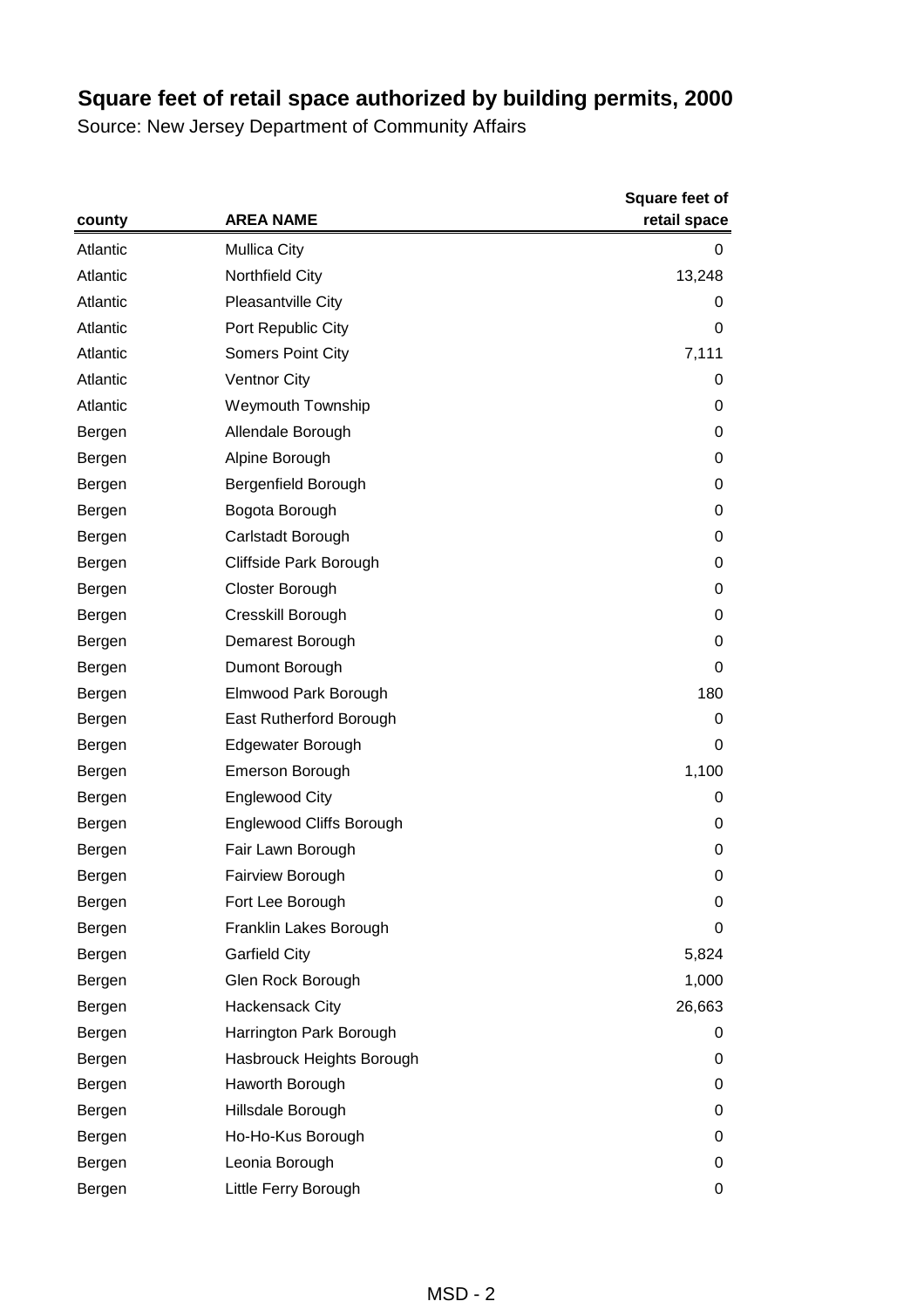|        | <b>AREA NAME</b>           | <b>Square feet of</b> |
|--------|----------------------------|-----------------------|
| county |                            | retail space          |
| Bergen | Lodi Borough               | 0                     |
| Bergen | Lyndhurst Township         | 23,300                |
| Bergen | Mahwah Township            | 14,844                |
| Bergen | Maywood Borough            | 0                     |
| Bergen | Midland Park Borough       | 4,745                 |
| Bergen | Montvale Borough           | 0                     |
| Bergen | Moonachie Borough          | 0                     |
| Bergen | New Milford Borough        | 0                     |
| Bergen | North Arlington Borough    | 209                   |
| Bergen | Northvale Borough          | 0                     |
| Bergen | Norwood Borough            | 0                     |
| Bergen | Oakland Borough            | 0                     |
| Bergen | Old Tappan Borough         | 0                     |
| Bergen | Oradell Borough            | 0                     |
| Bergen | Palisades Park Borough     | $\pmb{0}$             |
| Bergen | Paramus Borough            | 0                     |
| Bergen | Park Ridge Borough         | 0                     |
| Bergen | Ramsey Borough             | 49,700                |
| Bergen | Ridgefield Borough         | 0                     |
| Bergen | Ridgefield Park Village    | 0                     |
| Bergen | Ridgewood Village          | 1,962                 |
| Bergen | River Edge Borough         | 0                     |
| Bergen | <b>River Vale Township</b> | 0                     |
| Bergen | Rochelle Park Township     | 0                     |
| Bergen | Rockleigh Borough          | $\mathbf 0$           |
| Bergen | Rutherford Borough         | 0                     |
| Bergen | Saddle Brook Township      | 44,000                |
| Bergen | Saddle River Borough       | 0                     |
| Bergen | South Hackensack Township  | 0                     |
| Bergen | <b>Teaneck Township</b>    | 0                     |
| Bergen | <b>Tenafly Borough</b>     | 0                     |
| Bergen | Teterboro Borough          | 0                     |
| Bergen | Upper Saddle River Borough | 0                     |
| Bergen | <b>Waldwick Borough</b>    | 0                     |
| Bergen | <b>Wallington Borough</b>  | 0                     |
| Bergen | Washington Township        | 0                     |
| Bergen | Westwood Borough           | 0                     |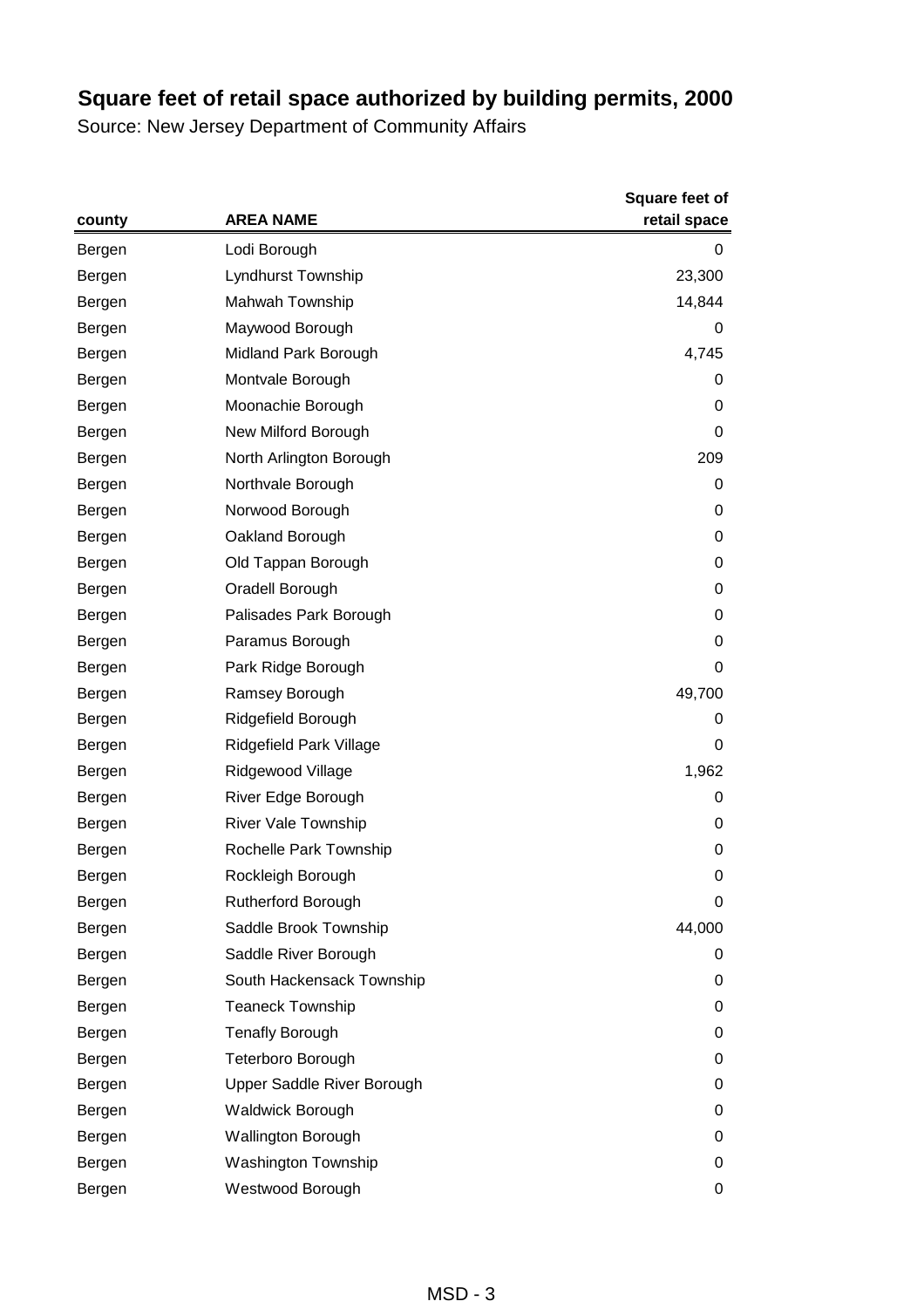|                   |                                | Square feet of |
|-------------------|--------------------------------|----------------|
| county            | <b>AREA NAME</b>               | retail space   |
| Bergen            | Woodcliff Lake Borough         | 0              |
| Bergen            | Wood-Ridge Borough             | 0              |
| Bergen            | <b>Wyckoff Township</b>        | 0              |
| <b>Burlington</b> | <b>Bass River Township</b>     | 0              |
| <b>Burlington</b> | <b>Beverly City</b>            | 0              |
| <b>Burlington</b> | <b>Bordentown City</b>         | 0              |
| <b>Burlington</b> | <b>Bordentown Township</b>     | 5,633          |
| <b>Burlington</b> | <b>Burlington City</b>         | 1,200          |
| <b>Burlington</b> | <b>Burlington Township</b>     | 1,370          |
| <b>Burlington</b> | <b>Chesterfield Township</b>   | 0              |
| <b>Burlington</b> | Cinnaminson Township           | 500            |
| Burlington        | Delanco Township               | 0              |
| <b>Burlington</b> | Delran Township                | 0              |
| <b>Burlington</b> | Eastampton Township            | 0              |
| <b>Burlington</b> | <b>Edgewater Park Township</b> | 0              |
| <b>Burlington</b> | Evesham Township               | 210,785        |
| <b>Burlington</b> | Fieldsboro Borough             | 0              |
| <b>Burlington</b> | <b>Florence Township</b>       | 0              |
| <b>Burlington</b> | Hainesport Township            | 34,540         |
| <b>Burlington</b> | Lumberton Township             | 152,635        |
| <b>Burlington</b> | <b>Mansfield Township</b>      | 0              |
| Burlington        | Maple Shade Borough            | 15,462         |
| <b>Burlington</b> | <b>Medford Township</b>        | 15,666         |
| <b>Burlington</b> | Medford Lakes Borough          | 0              |
| <b>Burlington</b> | Moorestown Township            | 42,940         |
| <b>Burlington</b> | Mount Holly Township           | 0              |
| <b>Burlington</b> | Mount Laurel Township          | 0              |
| <b>Burlington</b> | New Hanover Township           | 0              |
| <b>Burlington</b> | North Hanover Township         | 0              |
| <b>Burlington</b> | Palmyra Borough                | 0              |
| <b>Burlington</b> | Pemberton Borough              | 0              |
| <b>Burlington</b> | Pemberton Township             | 0              |
| <b>Burlington</b> | Riverside Township             | 0              |
| <b>Burlington</b> | Riverton Borough               | 0              |
| <b>Burlington</b> | Shamong Township               | 0              |
| <b>Burlington</b> | Southampton Township           | 0              |
| Burlington        | Springfield Township           | 0              |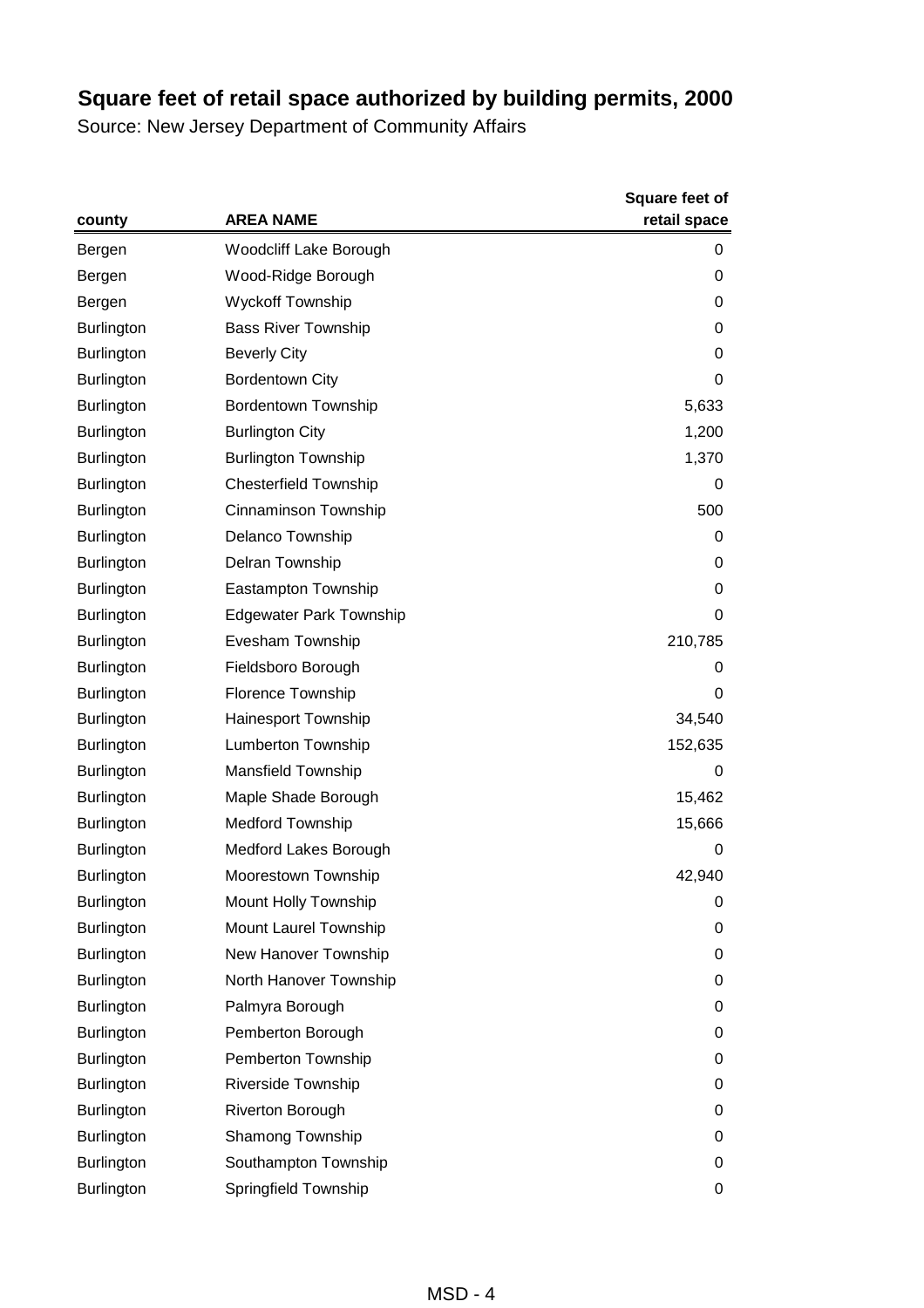|                   |                             | <b>Square feet of</b> |
|-------------------|-----------------------------|-----------------------|
| county            | <b>AREA NAME</b>            | retail space          |
| <b>Burlington</b> | <b>Tabernacle Township</b>  | 0                     |
| <b>Burlington</b> | <b>Washington Township</b>  | 0                     |
| <b>Burlington</b> | <b>Westampton Township</b>  | 0                     |
| <b>Burlington</b> | Willingboro Township        | 0                     |
| <b>Burlington</b> | <b>Woodland Township</b>    | 0                     |
| <b>Burlington</b> | Wrightstown Borough         | 0                     |
| Camden            | Audubon Borough             | 0                     |
| Camden            | Audubon Park Borough        | 0                     |
| Camden            | Barrington Borough          | 0                     |
| Camden            | Bellmawr Borough            | 1,192                 |
| Camden            | Berlin Borough              | 21,613                |
| Camden            | <b>Berlin Township</b>      | 0                     |
| Camden            | Brooklawn Borough           | 0                     |
| Camden            | Camden City                 | 0                     |
| Camden            | <b>Cherry Hill Township</b> | 13,639                |
| Camden            | <b>Chesilhurst Borough</b>  | 0                     |
| Camden            | <b>Clementon Borough</b>    | 0                     |
| Camden            | Collingswood Borough        | 0                     |
| Camden            | Gibbsboro Borough           | 0                     |
| Camden            | <b>Gloucester City</b>      | 0                     |
| Camden            | <b>Gloucester Township</b>  | 4,543                 |
| Camden            | Haddon Township             | 0                     |
| Camden            | Haddonfield Borough         | 0                     |
| Camden            | Haddon Heights Borough      | 0                     |
| Camden            | Hi-nella Borough            | 0                     |
| Camden            | Laurel Springs Borough      | 0                     |
| Camden            | Lawnside Borough            | 0                     |
| Camden            | Lindenwold Borough          | 0                     |
| Camden            | Magnolia Borough            | 0                     |
| Camden            | Merchantville Borough       | 0                     |
| Camden            | Mount Ephraim Borough       | 0                     |
| Camden            | Oaklyn Borough              | 0                     |
| Camden            | Pennsauken Township         | 12,150                |
| Camden            | Pine Hill Borough           | 0                     |
| Camden            | Pine Valley Borough         | 0                     |
| Camden            | Runnemede Borough           | 12,150                |
| Camden            | Somerdale Borough           | 0                     |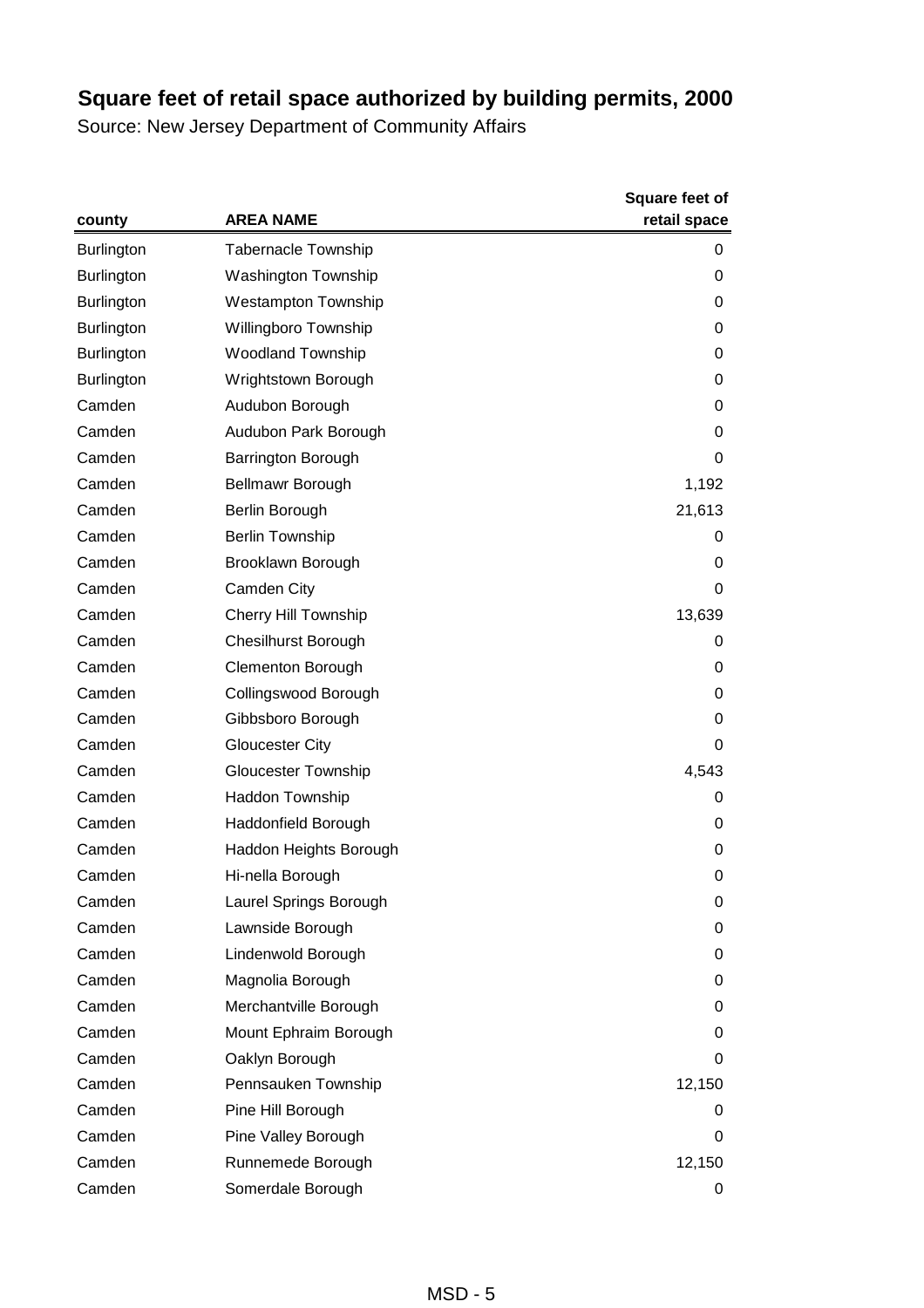|            |                                 | <b>Square feet of</b> |
|------------|---------------------------------|-----------------------|
| county     | <b>AREA NAME</b>                | retail space          |
| Camden     | <b>Stratford Borough</b>        | 0                     |
| Camden     | <b>Tavistock Borough</b>        | 0                     |
| Camden     | Voorhees Township               | 0                     |
| Camden     | <b>Waterford Township</b>       | 0                     |
| Camden     | Winslow Township                | 30,240                |
| Camden     | Woodlynne Borough               | 0                     |
| Cape May   | Avalon Borough                  | 0                     |
| Cape May   | Cape May City                   | 0                     |
| Cape May   | Cape May Point Borough          | 0                     |
| Cape May   | Dennis Township                 | 0                     |
| Cape May   | Lower Township                  | 25,480                |
| Cape May   | Middle Township                 | 0                     |
| Cape May   | North Wildwood City             | 0                     |
| Cape May   | Ocean City                      | 24,755                |
| Cape May   | Sea Isle City                   | 0                     |
| Cape May   | Stone Harbor Borough            | 0                     |
| Cape May   | <b>Upper Township</b>           | 0                     |
| Cape May   | West Cape May Borough           | 0                     |
| Cape May   | West Wildwood Borough           | 0                     |
| Cape May   | <b>Wildwood City</b>            | 0                     |
| Cape May   | Wildwood Crest Borough          | 0                     |
| Cape May   | Woodbine Borough                | 0                     |
| Cumberland | <b>Bridgeton City</b>           | 0                     |
| Cumberland | <b>Commercial Township</b>      | 0                     |
| Cumberland | <b>Deerfield Township</b>       | 0                     |
| Cumberland | Downe Township                  | 0                     |
| Cumberland | <b>Fairfield Township</b>       | 0                     |
| Cumberland | <b>Greenwich Township</b>       | 0                     |
| Cumberland | <b>Hopewell Township</b>        | 0                     |
| Cumberland | Lawrence Township               | 0                     |
| Cumberland | Maurice River Township          | 0                     |
| Cumberland | Millville City                  | 6,744                 |
| Cumberland | Shiloh Borough                  | 0                     |
| Cumberland | <b>Stow Creek Township</b>      | 0                     |
| Cumberland | <b>Upper Deerfield Township</b> | 0                     |
| Cumberland | <b>Vineland City</b>            | 39,093                |
| Essex      | <b>Belleville Town</b>          | 0                     |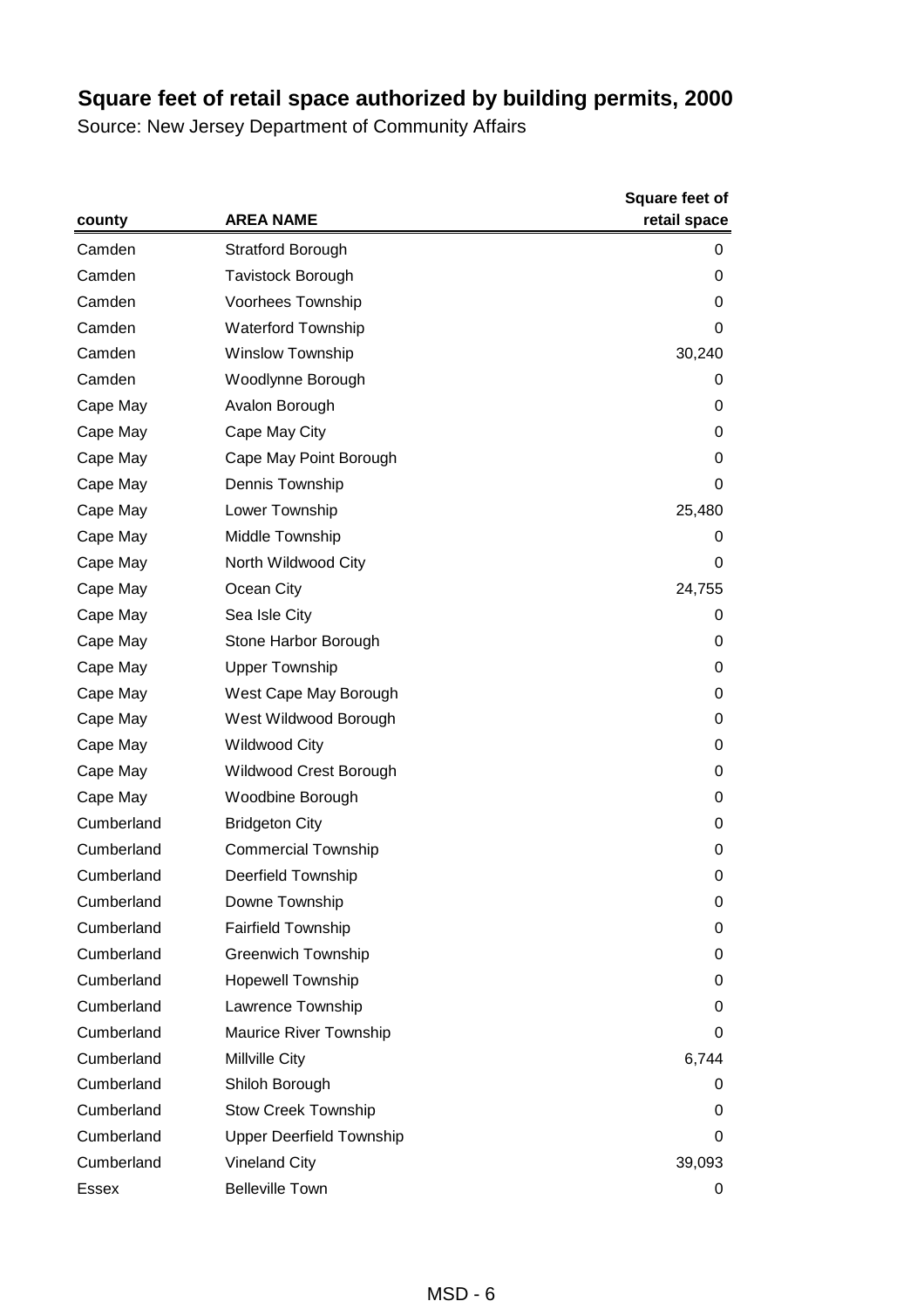|              | <b>AREA NAME</b>               | <b>Square feet of</b><br>retail space |
|--------------|--------------------------------|---------------------------------------|
| county       |                                |                                       |
| Essex        | <b>Bloomfield Township</b>     | 14,000                                |
| <b>Essex</b> | <b>Caldwell Township</b>       | 0                                     |
| Essex        | <b>Cedar Grove Township</b>    | 0                                     |
| Essex        | East Orange City               | 0                                     |
| Essex        | <b>Essex Fells Township</b>    | 0                                     |
| <b>Essex</b> | <b>Fairfield Township</b>      | 130,000                               |
| <b>Essex</b> | Glen Ridge Borough             | 0                                     |
| Essex        | Irvington Township             | 0                                     |
| Essex        | Livingston Township            | 1,284                                 |
| <b>Essex</b> | Maplewood Township             | 0                                     |
| <b>Essex</b> | Millburn Township              | 0                                     |
| Essex        | <b>Montclair Township</b>      | 1,100                                 |
| Essex        | <b>Newark City</b>             | 67,525                                |
| Essex        | North Caldwell Borough         | 0                                     |
| Essex        | Nutley Township                | 0                                     |
| <b>Essex</b> | City of Orange Township        | 5,981                                 |
| Essex        | Roseland Borough               | 0                                     |
| Essex        | South Orange Village           | 0                                     |
| Essex        | Verona Township                | 0                                     |
| Essex        | West Caldwell Township         | 0                                     |
| <b>Essex</b> | West Orange Township           | 0                                     |
| Gloucester   | Clayton Borough                | 0                                     |
| Gloucester   | Deptford Township              | 232,812                               |
| Gloucester   | <b>East Greenwich Township</b> | 0                                     |
| Gloucester   | <b>Elk Township</b>            | 0                                     |
| Gloucester   | Franklin Township              | 10,687                                |
| Gloucester   | Glassboro Borough              | 1,677                                 |
| Gloucester   | <b>Greenwich Township</b>      | 0                                     |
| Gloucester   | Harrison Township              | 0                                     |
| Gloucester   | Logan Township                 | 0                                     |
| Gloucester   | Mantua Township                | 1,242                                 |
| Gloucester   | Monroe Township                | 4,267                                 |
| Gloucester   | National Park Borough          | 0                                     |
| Gloucester   | Newfield Borough               | 0                                     |
| Gloucester   | Paulsboro Borough              | 0                                     |
| Gloucester   | Pitman Borough                 | 0                                     |
| Gloucester   | South Harrison Township        | 0                                     |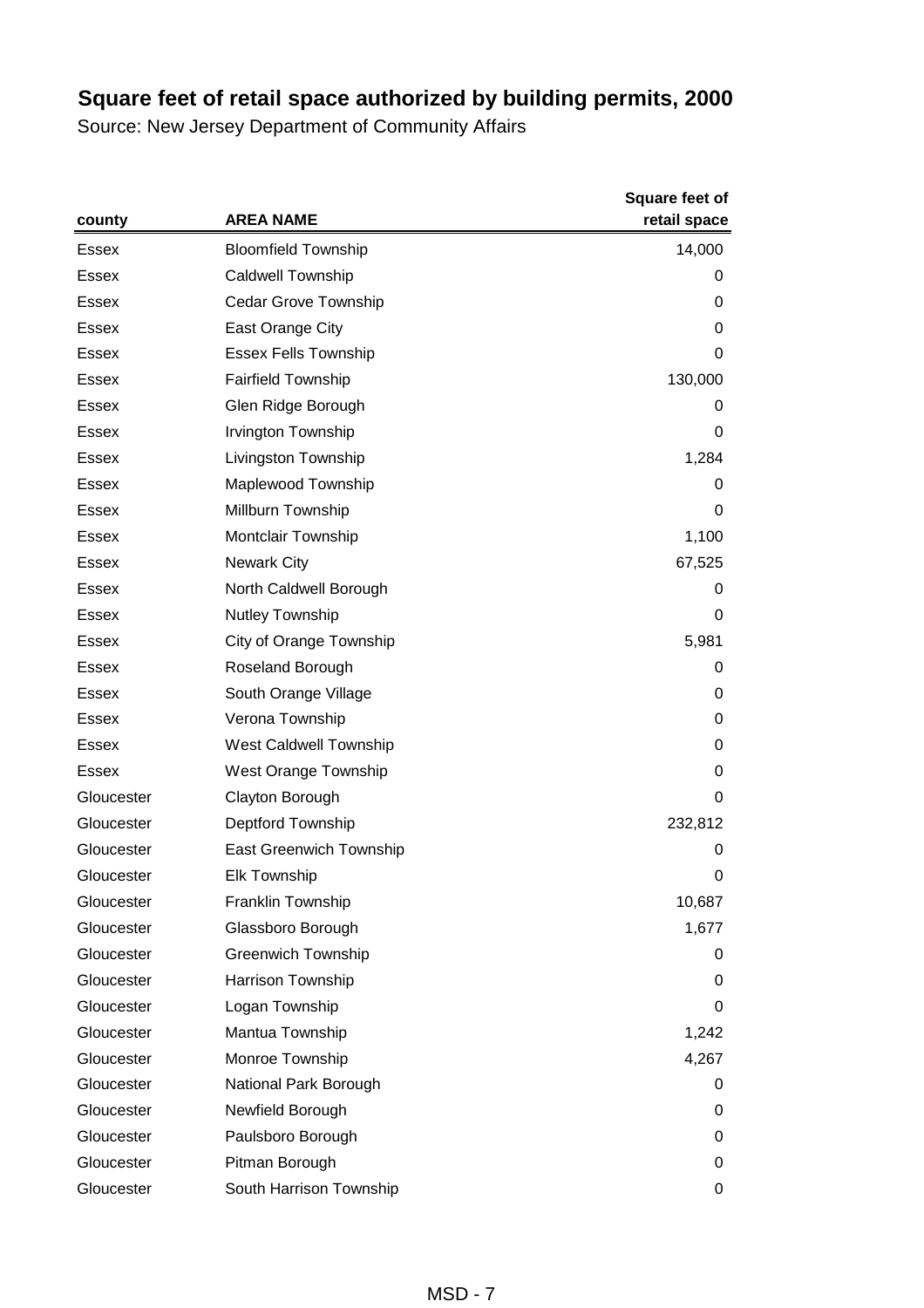|            | <b>AREA NAME</b>           | <b>Square feet of</b><br>retail space |
|------------|----------------------------|---------------------------------------|
| county     |                            |                                       |
| Gloucester | Swedesborough Borough      | 0                                     |
| Gloucester | <b>Washington Township</b> | 20,425                                |
| Gloucester | Wenonah Borough            | 0                                     |
| Gloucester | West Deptford Township     | 2,800                                 |
| Gloucester | Westville Borough          | 0                                     |
| Gloucester | <b>Woodbury City</b>       | 0                                     |
| Gloucester | Woodbury Heights Borough   | 0                                     |
| Gloucester | <b>Woolwich Township</b>   | 0                                     |
| Hudson     | <b>Bayonne City</b>        | 15,774                                |
| Hudson     | East Newark Borough        | 0                                     |
| Hudson     | <b>Guttenberg Town</b>     | 0                                     |
| Hudson     | <b>Harrison Town</b>       | 0                                     |
| Hudson     | <b>Hoboken City</b>        | 0                                     |
| Hudson     | Jersey City                | 324                                   |
| Hudson     | Kearny Town                | 7,300                                 |
| Hudson     | North Bergen Township      | 161,884                               |
| Hudson     | Secaucus Town              | 0                                     |
| Hudson     | <b>Union City</b>          | 0                                     |
| Hudson     | Weehawken Township         | 3,206                                 |
| Hudson     | West New York Town         | 51,248                                |
| Hunterdon  | Alexandria Township        | 0                                     |
| Hunterdon  | <b>Bethlehem Township</b>  | 0                                     |
| Hunterdon  | <b>Bloomsbury Borough</b>  | 0                                     |
| Hunterdon  | Califon Borough            | 0                                     |
| Hunterdon  | <b>Clinton Town</b>        | 8,984                                 |
| Hunterdon  | <b>Clinton Township</b>    | 3,950                                 |
| Hunterdon  | Delaware Township          | 0                                     |
| Hunterdon  | East Amwell Township       | 0                                     |
| Hunterdon  | Flemington Borough         | 0                                     |
| Hunterdon  | Franklin Township          | 0                                     |
| Hunterdon  | Frenchtown Borough         | 0                                     |
| Hunterdon  | Glen Gardner Borough       | 0                                     |
| Hunterdon  | Hampton Borough            | 278                                   |
| Hunterdon  | High Bridge Borough        | 0                                     |
| Hunterdon  | <b>Holland Township</b>    | 0                                     |
| Hunterdon  | Kingwood Township          | 0                                     |
| Hunterdon  | Lambertville City          | 0                                     |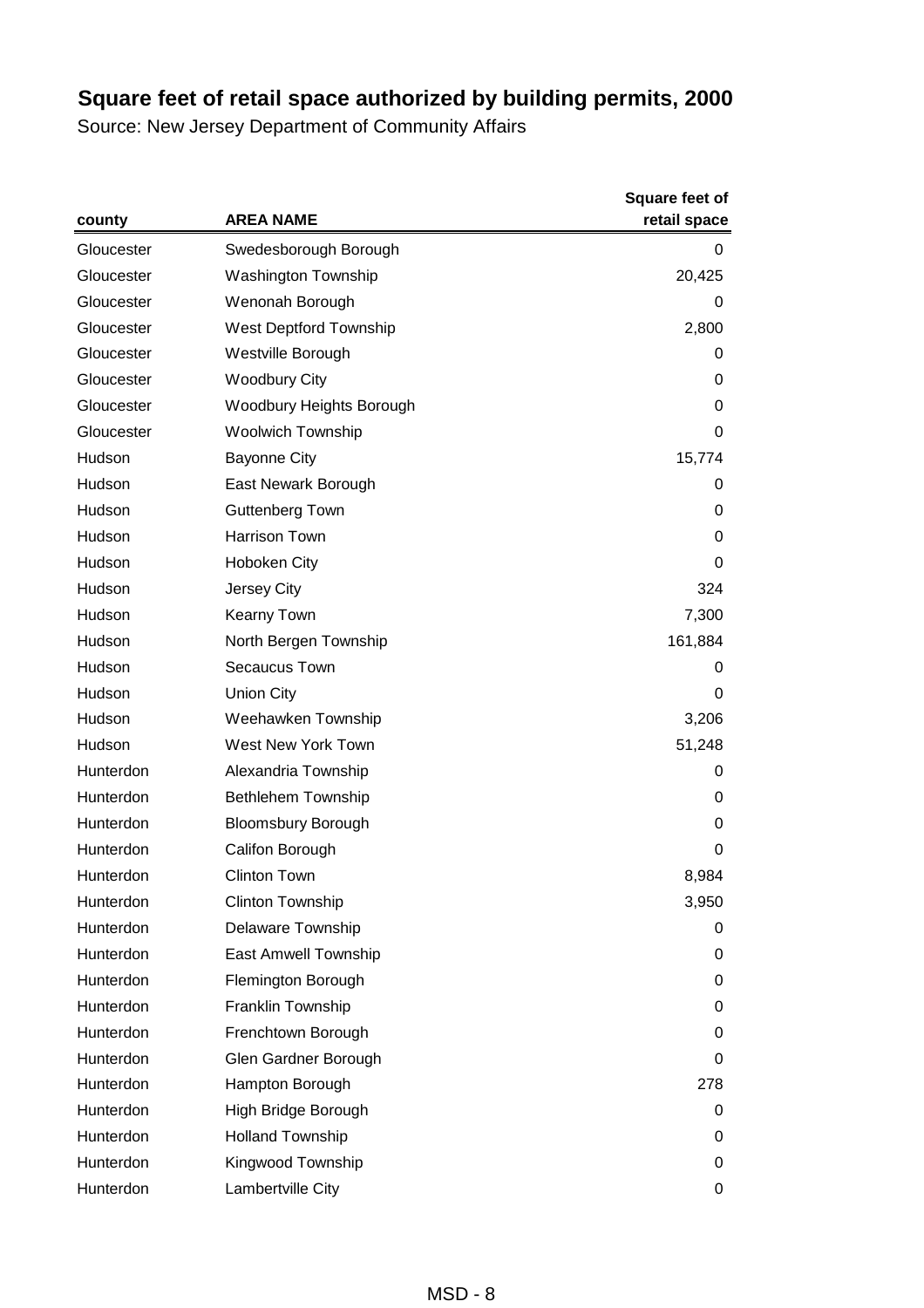|           | <b>AREA NAME</b>             | <b>Square feet of</b> |
|-----------|------------------------------|-----------------------|
| county    |                              | retail space          |
| Hunterdon | Lebanon Borough              | 0                     |
| Hunterdon | Lebanon Township             | 0                     |
| Hunterdon | Milford Borough              | 0                     |
| Hunterdon | Raritan Township             | 73,156                |
| Hunterdon | Readington Township          | 0                     |
| Hunterdon | Stockton Borough             | 0                     |
| Hunterdon | <b>Tewksbury Township</b>    | 0                     |
| Hunterdon | Union Township               | 0                     |
| Hunterdon | <b>West Amwell Township</b>  | 0                     |
| Mercer    | East Windsor Township        | 415,128               |
| Mercer    | Ewing Township               | 0                     |
| Mercer    | Hamilton Township            | 136,267               |
| Mercer    | Hightstown Borough           | 0                     |
| Mercer    | Hopewell Borough             | 0                     |
| Mercer    | <b>Hopewell Township</b>     | 0                     |
| Mercer    | Lawrence Township            | 0                     |
| Mercer    | Pennington Borough           | 0                     |
| Mercer    | Princeton Borough            | 0                     |
| Mercer    | Princeton Township           | 0                     |
| Mercer    | <b>Trenton City</b>          | 0                     |
| Mercer    | <b>Washington Township</b>   | 7,392                 |
| Mercer    | West Windsor Township        | 28,727                |
| Middlesex | Carteret Borough             | 0                     |
| Middlesex | <b>Cranbury Township</b>     | 0                     |
| Middlesex | Dunellen Borough             | 0                     |
| Middlesex | East Brunswick Township      | 17,603                |
| Middlesex | Edison Township              | 9,405                 |
| Middlesex | Helmetta Borough             | 0                     |
| Middlesex | <b>Highland Park Borough</b> | 0                     |
| Middlesex | Jamesburg Borough            | 0                     |
| Middlesex | Old Bridge Township          | 313,041               |
| Middlesex | Metuchen Borough             | 0                     |
| Middlesex | Middlesex Borough            | 0                     |
| Middlesex | Milltown Borough             | 0                     |
| Middlesex | Monroe Township              | 0                     |
| Middlesex | New Brunsick City            | 0                     |
| Middlesex | North Brunswick Township     | 60,945                |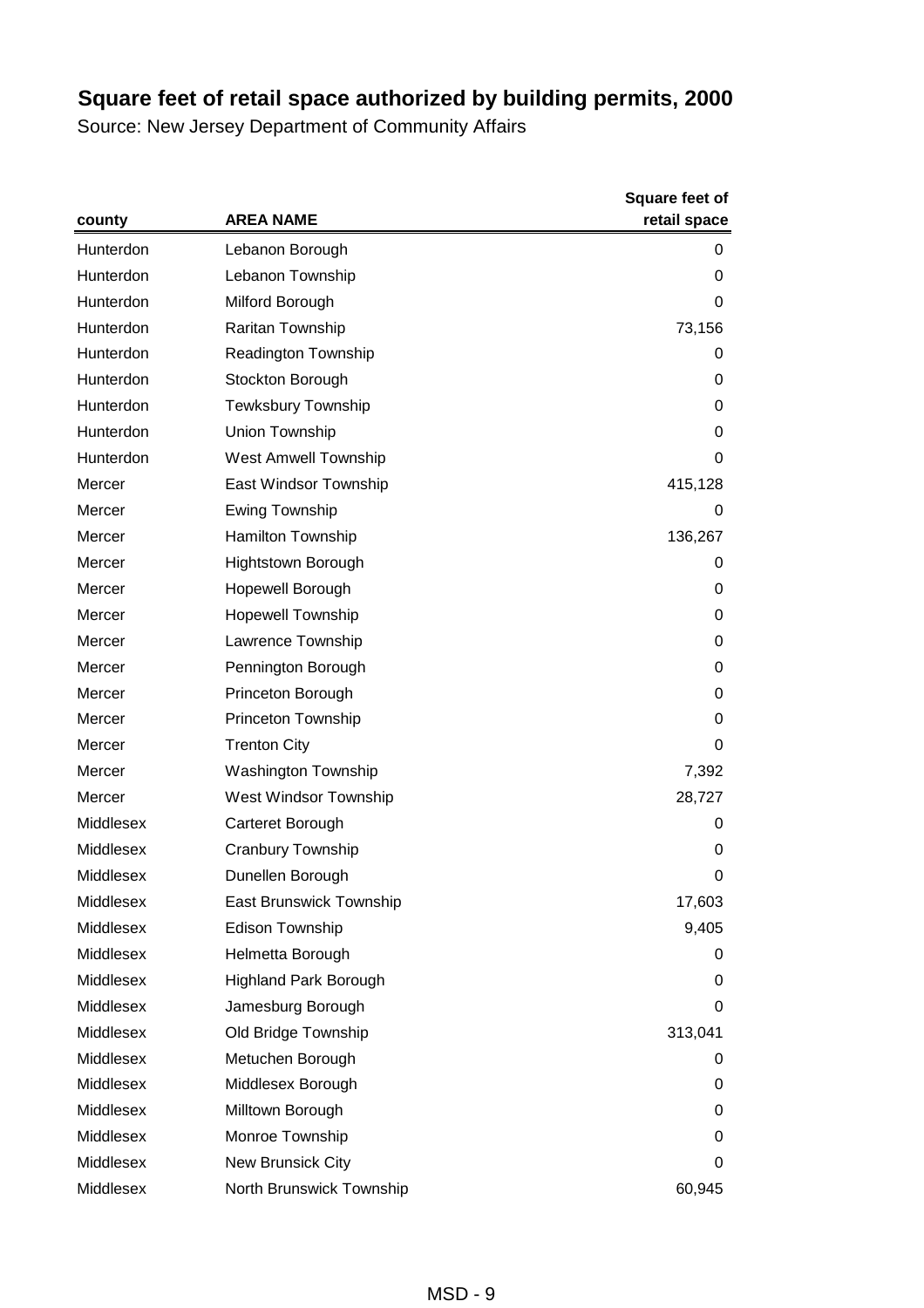|           | <b>AREA NAME</b>             | Square feet of<br>retail space |
|-----------|------------------------------|--------------------------------|
| county    |                              |                                |
| Middlesex | Perth Amboy City             | 0                              |
| Middlesex | Piscataway Township          | 0                              |
| Middlesex | Plainsboro Township          | 0                              |
| Middlesex | Sayreville Borough           | 0                              |
| Middlesex | South Amboy City             | 0                              |
| Middlesex | South Brunswick Township     | 14,611                         |
| Middlesex | South Plainfield Borough     | 0                              |
| Middlesex | South River Borough          | 0                              |
| Middlesex | Spotswood Borough            | 0                              |
| Middlesex | Woodbridge Township          | 145,808                        |
| Monmouth  | Allenhurst Borough           | 0                              |
| Monmouth  | Allentown Borough            | 0                              |
| Monmouth  | <b>Asbury Park City</b>      | 0                              |
| Monmouth  | Atlantic Highlands Borough   | 0                              |
| Monmouth  | Avon-by-the-Sea Borough      | 0                              |
| Monmouth  | <b>Belmar Borough</b>        | 0                              |
| Monmouth  | <b>Bradley Beach Borough</b> | 0                              |
| Monmouth  | <b>Brielle Borough</b>       | 0                              |
| Monmouth  | <b>Colts Neck Township</b>   | 0                              |
| Monmouth  | Deal Borough                 | 0                              |
| Monmouth  | Eatontown Borough            | 1,800                          |
| Monmouth  | Englishtown Borough          | 0                              |
| Monmouth  | Fair Haven Borough           | 0                              |
| Monmouth  | Farmingdale Borough          | 0                              |
| Monmouth  | Freehold Borough             | 7,200                          |
| Monmouth  | Freehold Township            | 47,549                         |
| Monmouth  | Highlands Borough            | 0                              |
| Monmouth  | Holmdel Township             | 880                            |
| Monmouth  | <b>Howell Township</b>       | 0                              |
| Monmouth  | Interlaken Borough           | 0                              |
| Monmouth  | Keansburg Borough            | 0                              |
| Monmouth  | Keyport Borough              | 1,379                          |
| Monmouth  | Little Silver Borough        | 0                              |
| Monmouth  | Loch Arbour Village          | 0                              |
| Monmouth  | Long Branch City             | 0                              |
| Monmouth  | Manalapan Township           | 249,543                        |
| Monmouth  | Manasquan Borough            | 0                              |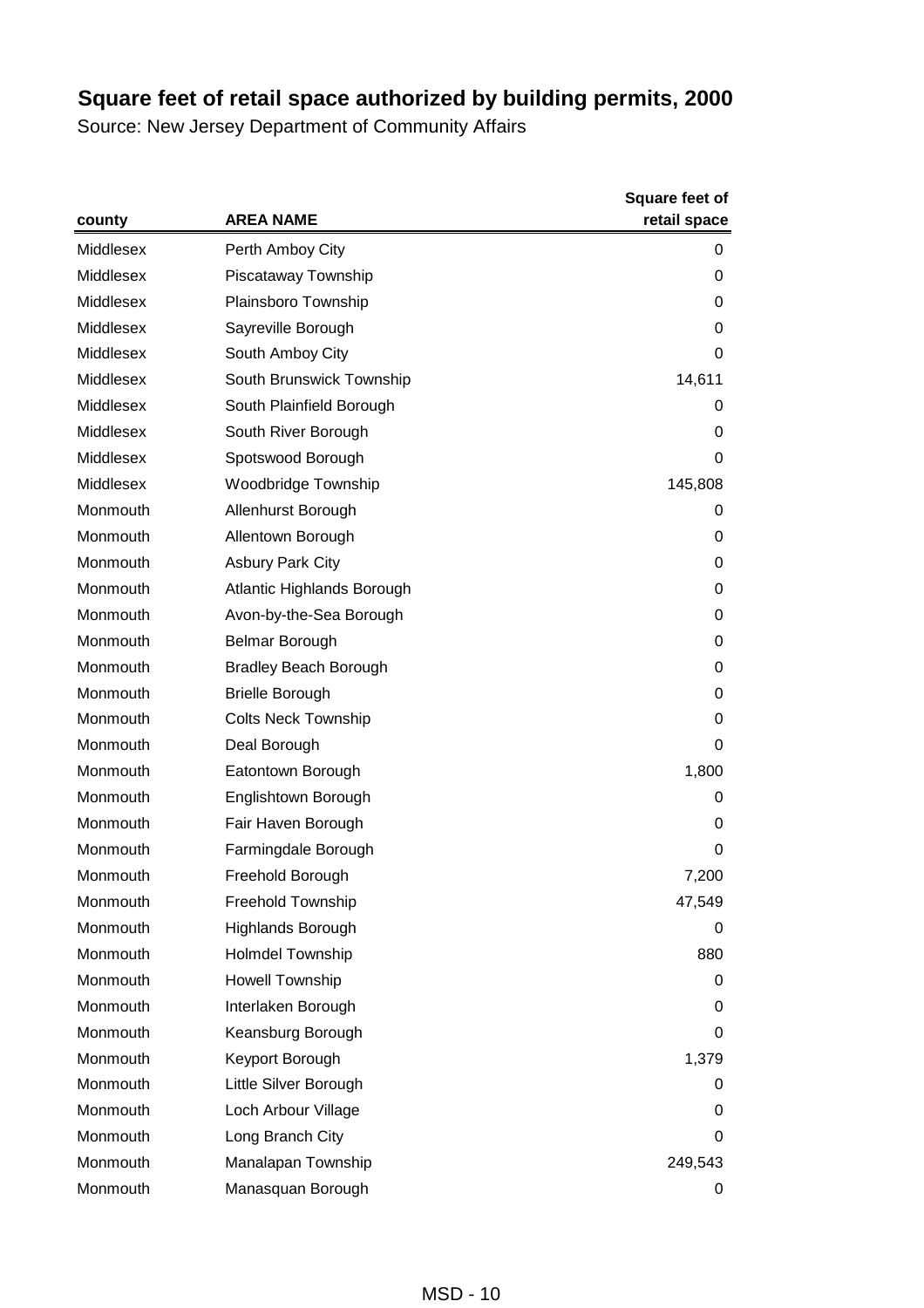|               | <b>AREA NAME</b>               | <b>Square feet of</b> |
|---------------|--------------------------------|-----------------------|
| county        |                                | retail space          |
| Monmouth      | <b>Marlboro Township</b>       | 3,322                 |
| Monmouth      | Matawan Borough                | 0                     |
| Monmouth      | Aberdeen Township              | 0                     |
| Monmouth      | Middletown Township            | 0                     |
| Monmouth      | <b>Millstone Township</b>      | 4,518                 |
| Monmouth      | Monmouth Beach Borough         | 0                     |
| Monmouth      | Neptune Township               | 0                     |
| Monmouth      | Neptune City Borough           | 0                     |
| Monmouth      | <b>Tinton Falls Borough</b>    | 0                     |
| Monmouth      | Ocean Township                 | 0                     |
| Monmouth      | Oceanport Borough              | 0                     |
| Monmouth      | <b>Hazlet Township</b>         | 89,216                |
| Monmouth      | Red Bank Borough               | 3,300                 |
| Monmouth      | Roosevelt Borough              | 0                     |
| Monmouth      | Rumson Borough                 | 0                     |
| Monmouth      | Sea Bright Borough             | 0                     |
| Monmouth      | Sea Girt Borough               | 0                     |
| Monmouth      | Shrewsbury Borough             | 0                     |
| Monmouth      | <b>Shrewsbury Township</b>     | 0                     |
| Monmouth      | South Belmar Borough           | 0                     |
| Monmouth      | Spring Lake Borough            | 0                     |
| Monmouth      | Spring Lake Heights Borough    | 0                     |
| Monmouth      | Union Beach Borough            | 0                     |
| Monmouth      | <b>Upper Freehold Township</b> | 0                     |
| Monmouth      | Wall Township                  | 59,074                |
| Monmouth      | West Long Branch Borough       | 0                     |
| <b>Morris</b> | <b>Boonton Town</b>            | 0                     |
| <b>Morris</b> | Boonton Township               | 0                     |
| <b>Morris</b> | <b>Butler Borough</b>          | 0                     |
| <b>Morris</b> | Chatham Borough                | 0                     |
| Morris        | Chatham Township               | 0                     |
| <b>Morris</b> | Chester Borough                | 0                     |
| <b>Morris</b> | <b>Chester Township</b>        | 0                     |
| <b>Morris</b> | Denville Township              | 0                     |
| <b>Morris</b> | Dover Town                     | 2,000                 |
| Morris        | East Hanover Township          | 0                     |
| Morris        | Florham Park Borough           | 0                     |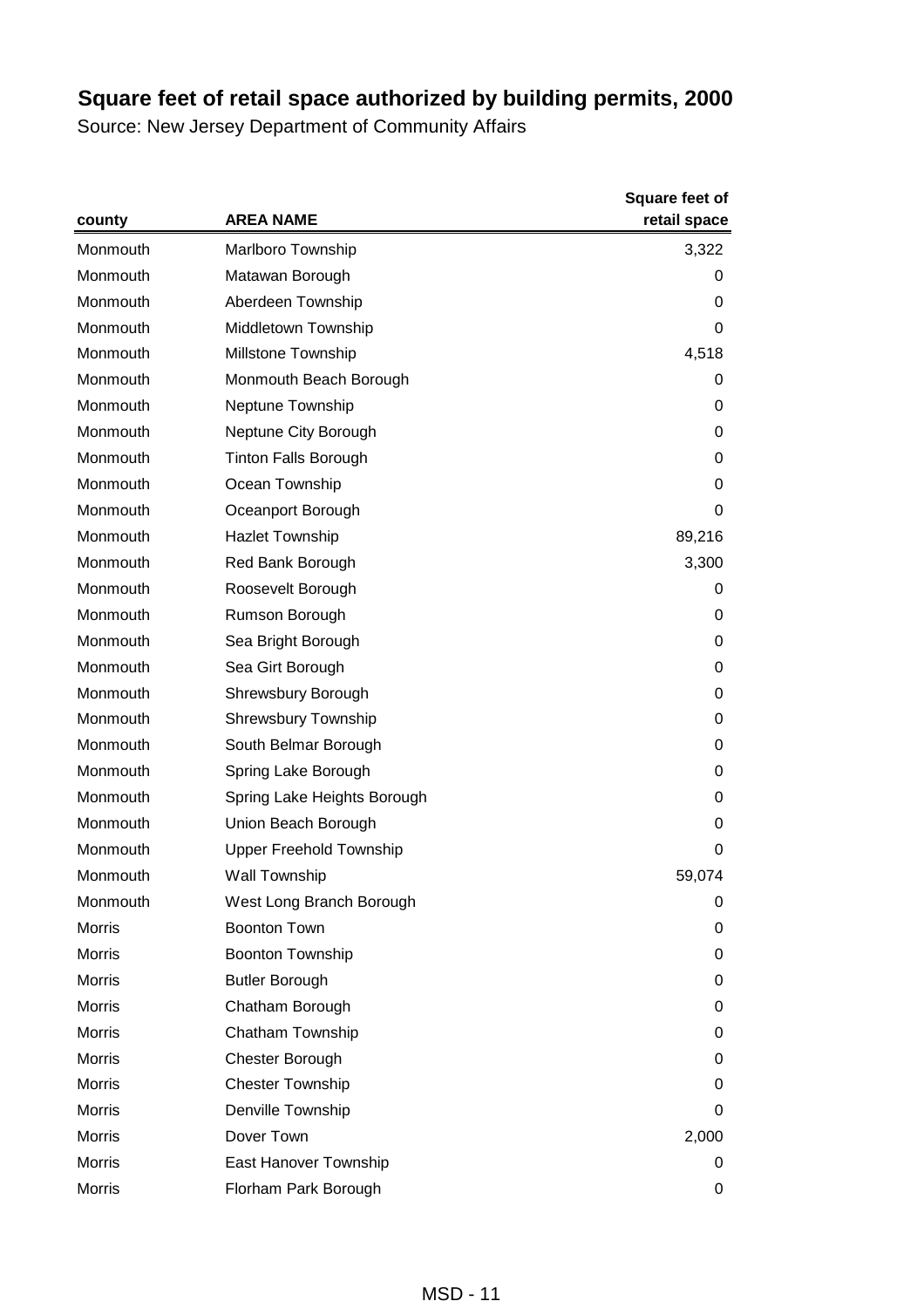|               | <b>AREA NAME</b>           | <b>Square feet of</b> |
|---------------|----------------------------|-----------------------|
| county        |                            | retail space          |
| <b>Morris</b> | <b>Hanover Township</b>    | 0                     |
| <b>Morris</b> | <b>Harding Township</b>    | 0                     |
| <b>Morris</b> | Jefferson Township         | 14,261                |
| <b>Morris</b> | Kinnelon Borough           | 0                     |
| <b>Morris</b> | Lincoln Park Borough       | 0                     |
| <b>Morris</b> | Madison Borough            | 0                     |
| <b>Morris</b> | Mendham Borough            | 0                     |
| <b>Morris</b> | Mendham Township           | 0                     |
| Morris        | Mine Hill Township         | 0                     |
| <b>Morris</b> | Montville Township         | 8,700                 |
| <b>Morris</b> | Morris Township            | 0                     |
| <b>Morris</b> | Morris Plains Borough      | 0                     |
| <b>Morris</b> | Morristown Town            | 0                     |
| Morris        | Mountain Lakes Borough     | 0                     |
| <b>Morris</b> | Mount Arlington Borough    | 0                     |
| <b>Morris</b> | Mount Olive Township       | 541                   |
| <b>Morris</b> | Netcong Borough            | 0                     |
| <b>Morris</b> | Parsippany-Troy Hills Twp  | 6,500                 |
| Morris        | Long Hill Township         | 0                     |
| <b>Morris</b> | Pequannock Township        | 0                     |
| <b>Morris</b> | Randolph Township          | 42,430                |
| <b>Morris</b> | Riverdale Borough          | 0                     |
| <b>Morris</b> | Rockaway Borough           | 0                     |
| Morris        | Rockaway Township          | 0                     |
| Morris        | Roxbury Township           | 0                     |
| Morris        | Victory Gardens Borough    | 0                     |
| <b>Morris</b> | <b>Washington Township</b> | 0                     |
| Morris        | <b>Wharton Borough</b>     | 297,000               |
| Ocean         | Barnegat Light Borough     | 0                     |
| Ocean         | Bay Head Borough           | 0                     |
| Ocean         | Beach Haven Borough        | 0                     |
| Ocean         | Beachwood Borough          | 0                     |
| Ocean         | <b>Berkeley Township</b>   | 12,017                |
| Ocean         | <b>Brick Township</b>      | 41,055                |
| Ocean         | Dover Township             | 76,278                |
| Ocean         | Eagleswood Township        | 0                     |
| Ocean         | Harvey Cedars Borough      | 0                     |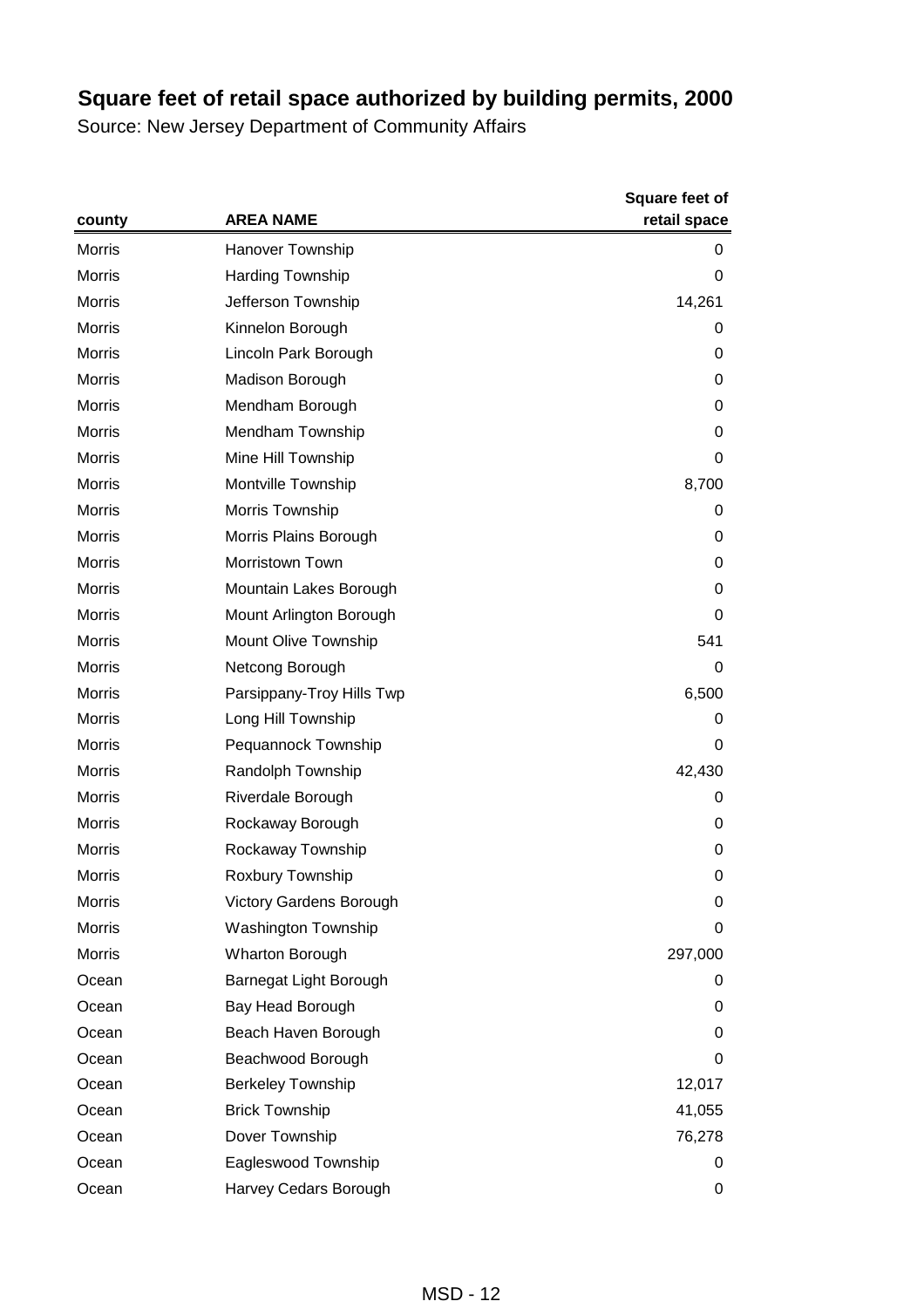|         | <b>AREA NAME</b>              | <b>Square feet of</b><br>retail space |
|---------|-------------------------------|---------------------------------------|
| county  |                               |                                       |
| Ocean   | <b>Island Heights Borough</b> | 0                                     |
| Ocean   | Jackson Township              | 6,806                                 |
| Ocean   | Lacey Township                | 0                                     |
| Ocean   | Lakehurst Borough             | 0                                     |
| Ocean   | Lakewood Township             | 17,999                                |
| Ocean   | Lavallette Borough            | 0                                     |
| Ocean   | Little Egg Harbor Township    | 0                                     |
| Ocean   | Long Beach Township           | 0                                     |
| Ocean   | <b>Manchester Township</b>    | 0                                     |
| Ocean   | Mantoloking Borough           | 0                                     |
| Ocean   | Ocean Township                | 0                                     |
| Ocean   | Ocean Gate Borough            | 0                                     |
| Ocean   | Pine Beach Borough            | 0                                     |
| Ocean   | <b>Plumsted Township</b>      | 784                                   |
| Ocean   | Point Pleasant Borough        | 0                                     |
| Ocean   | Point Pleasant Beach Boro     | 0                                     |
| Ocean   | Seaside Heights Borough       | 0                                     |
| Ocean   | Seaside Park Borough          | 0                                     |
| Ocean   | Ship Bottom Borough           | 0                                     |
| Ocean   | South Toms River Borough      | 0                                     |
| Ocean   | <b>Stafford Township</b>      | 141,114                               |
| Ocean   | Surf City Borough             | 0                                     |
| Ocean   | <b>Tuckerton Borough</b>      | 1,014                                 |
| Ocean   | <b>Barnegat Township</b>      | 0                                     |
| Passaic | <b>Bloomingdale Borough</b>   | 0                                     |
| Passaic | <b>Clifton City</b>           | 145,798                               |
| Passaic | Haledon Borough               | 3,750                                 |
| Passaic | Hawthorne Borough             | 0                                     |
| Passaic | Little Falls Township         | 1,984                                 |
| Passaic | North Haledon Borough         | 0                                     |
| Passaic | Passaic City                  | 19,943                                |
| Passaic | Paterson City                 | 0                                     |
| Passaic | Pompton Lakes Borough         | 0                                     |
| Passaic | Prospect Park Borough         | 0                                     |
| Passaic | Ringwood Borough              | 1,110                                 |
| Passaic | Totowa Borough                | 0                                     |
| Passaic | Wanaque Borough               | 0                                     |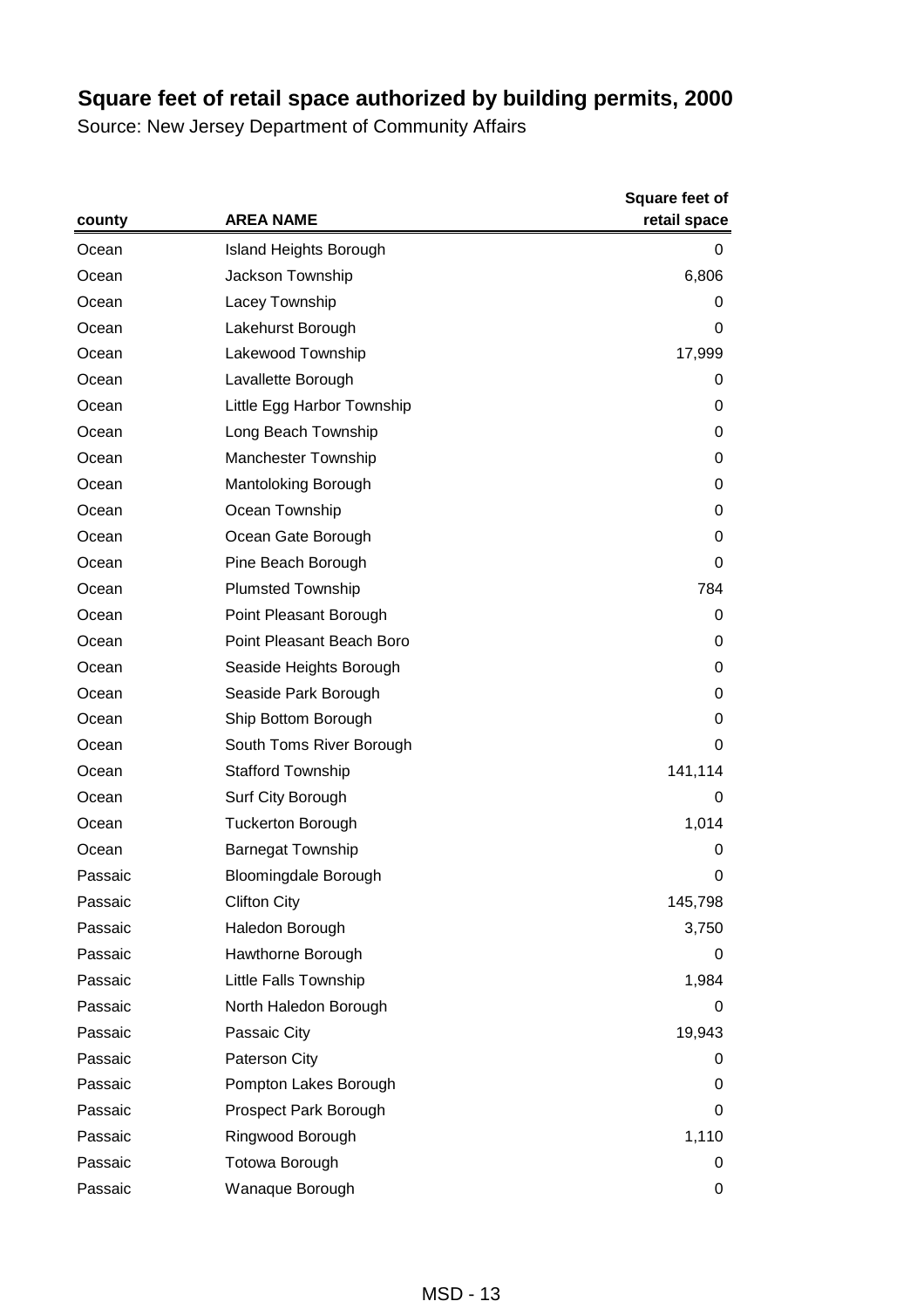|          | <b>AREA NAME</b>                 | Square feet of<br>retail space |
|----------|----------------------------------|--------------------------------|
| county   |                                  |                                |
| Passaic  | Wayne Township                   | 57,000                         |
| Passaic  | West Milford Township            | 0                              |
| Passaic  | West Paterson Borough            | 48,798                         |
| Salem    | Alloway Township                 | 0                              |
| Salem    | Elmer Borough                    | 0                              |
| Salem    | Elsinboro Township               | 0                              |
| Salem    | Lower Alloways Creek Twp         | 0                              |
| Salem    | <b>Mannington Township</b>       | 6,786                          |
| Salem    | <b>Oldmans Township</b>          | 0                              |
| Salem    | Penns Grove Borough              | 0                              |
| Salem    | Pennsville Township              | 0                              |
| Salem    | Pilesgrove Township              | 0                              |
| Salem    | Pittsgrove Township              | 0                              |
| Salem    | <b>Quinton Township</b>          | 0                              |
| Salem    | Salem City                       | 0                              |
| Salem    | <b>Carneys Point Township</b>    | 0                              |
| Salem    | <b>Upper Pittsgrove Township</b> | 0                              |
| Salem    | Woodstown Borough                | 0                              |
| Somerset | <b>Bedminster Township</b>       | 0                              |
| Somerset | <b>Bernards Township</b>         | 13,469                         |
| Somerset | Bernardsville Borough            | 0                              |
| Somerset | Bound Brook Borough              | 0                              |
| Somerset | <b>Branchburg Township</b>       | 0                              |
| Somerset | <b>Bridgewater Township</b>      | 1,680                          |
| Somerset | Far Hills Borough                | 0                              |
| Somerset | Franklin Township                | 0                              |
| Somerset | Green Brook Township             | 64,180                         |
| Somerset | Hillsborough Township            | 0                              |
| Somerset | Manville Borough                 | 2,850                          |
| Somerset | Millstone Borough                | 0                              |
| Somerset | <b>Montgomery Township</b>       | 0                              |
| Somerset | North Plainfield Borough         | 0                              |
| Somerset | Peapack-Gladstone Borough        | 0                              |
| Somerset | Raritan Borough                  | 0                              |
| Somerset | Rocky Hill Borough               | 0                              |
| Somerset | Somerville Borough               | 0                              |
| Somerset | South Bound Brook Borough        | 0                              |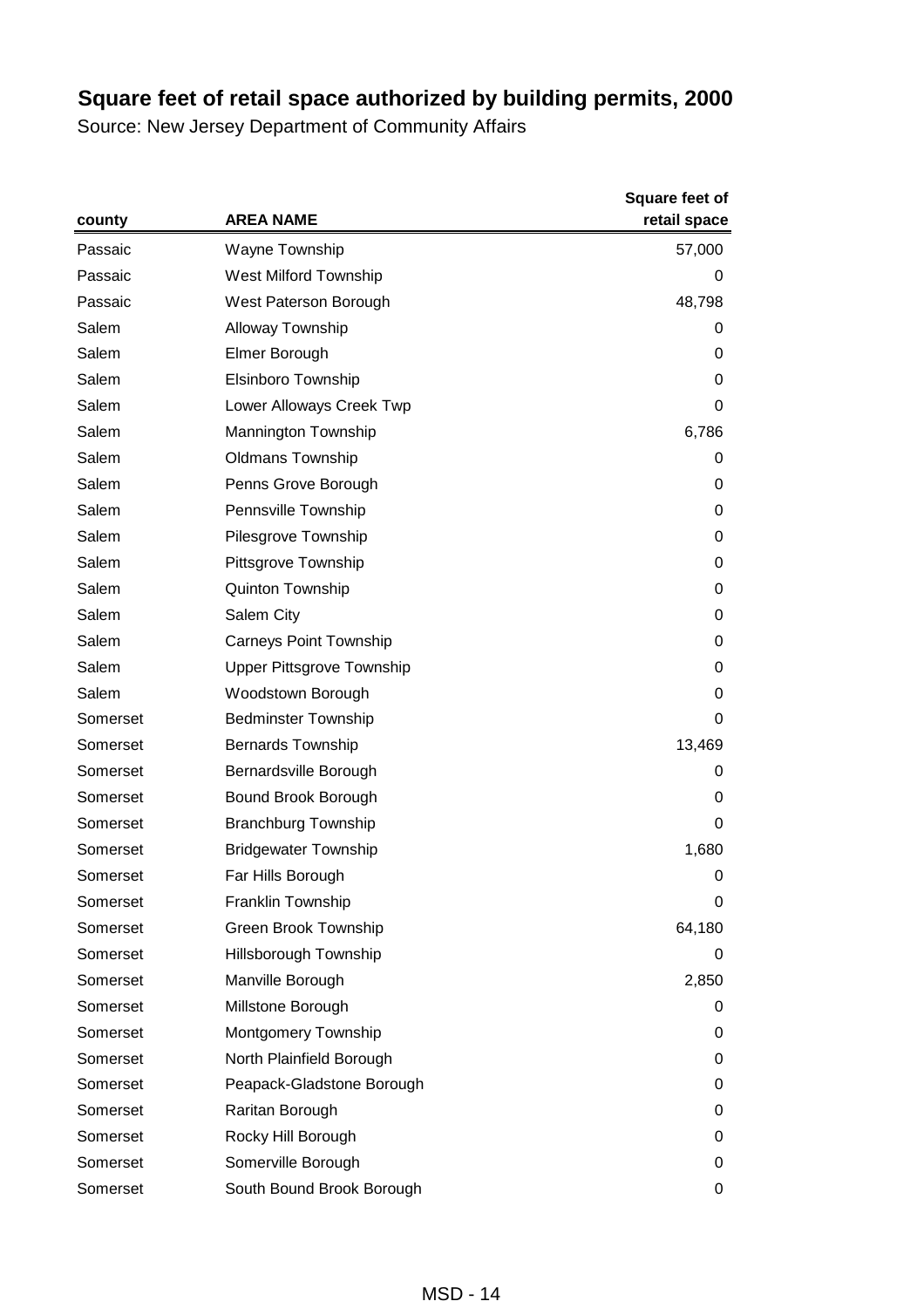|               | <b>AREA NAME</b>                 | <b>Square feet of</b><br>retail space |
|---------------|----------------------------------|---------------------------------------|
| county        |                                  |                                       |
| Somerset      | Warren Township                  | 62,106                                |
| Somerset      | Watchung Borough                 | 333,198                               |
| Sussex        | Andover Borough                  | 0                                     |
| Sussex        | Andover Township                 | 0                                     |
| <b>Sussex</b> | <b>Branchville Borough</b>       | 0                                     |
| <b>Sussex</b> | Byram Township                   | 0                                     |
| <b>Sussex</b> | Frankford Township               | 1,900                                 |
| Sussex        | Franklin Borough                 | 3,500                                 |
| Sussex        | Fredon Township                  | 0                                     |
| <b>Sussex</b> | Green Township                   | 0                                     |
| <b>Sussex</b> | Hamburg Borough                  | 0                                     |
| <b>Sussex</b> | Hampton Township                 | 0                                     |
| Sussex        | Hardyston Township               | 0                                     |
| Sussex        | Hopatcong Borough                | 0                                     |
| <b>Sussex</b> | Lafayette Township               | 6,925                                 |
| <b>Sussex</b> | Montague Township                | $\mathbf 0$                           |
| <b>Sussex</b> | Newton Town                      | 8,099                                 |
| Sussex        | Ogdensburg Borough               | 0                                     |
| Sussex        | Sandyston Township               | 0                                     |
| <b>Sussex</b> | Sparta Township                  | 0                                     |
| <b>Sussex</b> | Stanhope Borough                 | 0                                     |
| <b>Sussex</b> | <b>Stillwater Township</b>       | 0                                     |
| Sussex        | Sussex Borough                   | 0                                     |
| Sussex        | Vernon Township                  | 23                                    |
| Sussex        | <b>Walpack Township</b>          | 0                                     |
| <b>Sussex</b> | <b>Wantage Township</b>          | 0                                     |
| Union         | <b>Berkeley Heights Township</b> | 0                                     |
| Union         | <b>Clark Township</b>            | 0                                     |
| Union         | Cranford Township                | 0                                     |
| Union         | <b>Elizabeth City</b>            | 50,000                                |
| Union         | Fanwood Borough                  | 0                                     |
| Union         | Garwood Borough                  | 58,832                                |
| Union         | Hillside Township                | 0                                     |
| Union         | Kenilworth Borough               | 0                                     |
| Union         | Linden City                      | 342,126                               |
| Union         | Mountainside Borough             | 0                                     |
| Union         | New Providence Borough           | 0                                     |